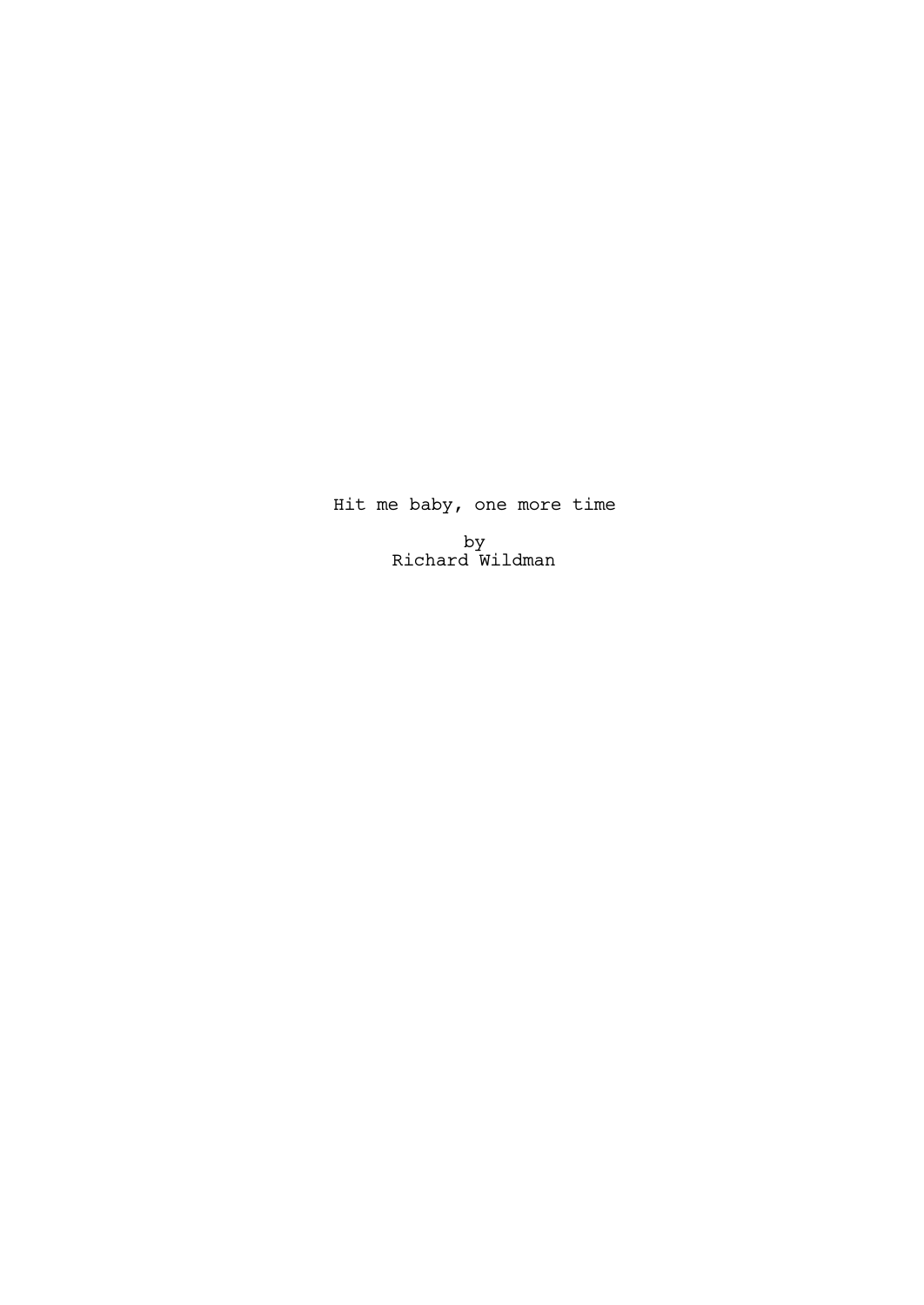#### INT. KITCHEN - EVENING

A salad is being plated up and dressed. A caterpillar is evident slap bang in the middle of the plate.

The plate is picked up by a waiter and carried through into the restaurant.

#### INT. RESTAURANT - EVENING

The restaurant is stylish and modern looking but is not very busy. A few couples sit scattered around, eating and talking.

The waiter delivers the plate complete with caterpillar to the couple of the next table.

HENRY and the WOMAN are having what looks like a romantic/coupley dinner. They are both well dressed. Henry is in a black, plain suit and she is dressed fashionably but business like.

Henry and the woman are sitting on a corner table, away from the window.

A waiter stands idly, glancing occasionally at Henry and the woman.

#### WOMAN

### I've missed you.

Henry is looking at the women but he looks distracted and distant.

> HENRY We've both been very busy.

The woman puts down her knife and fork, finishing her starter. Henry has not touched his food.

### WOMAN

Not hungry?

#### HENRY Not particularly

WOMAN

That's not like you, Henry

The woman picks up the bottle of red wine and moves to fill Henry's glass. He stops her.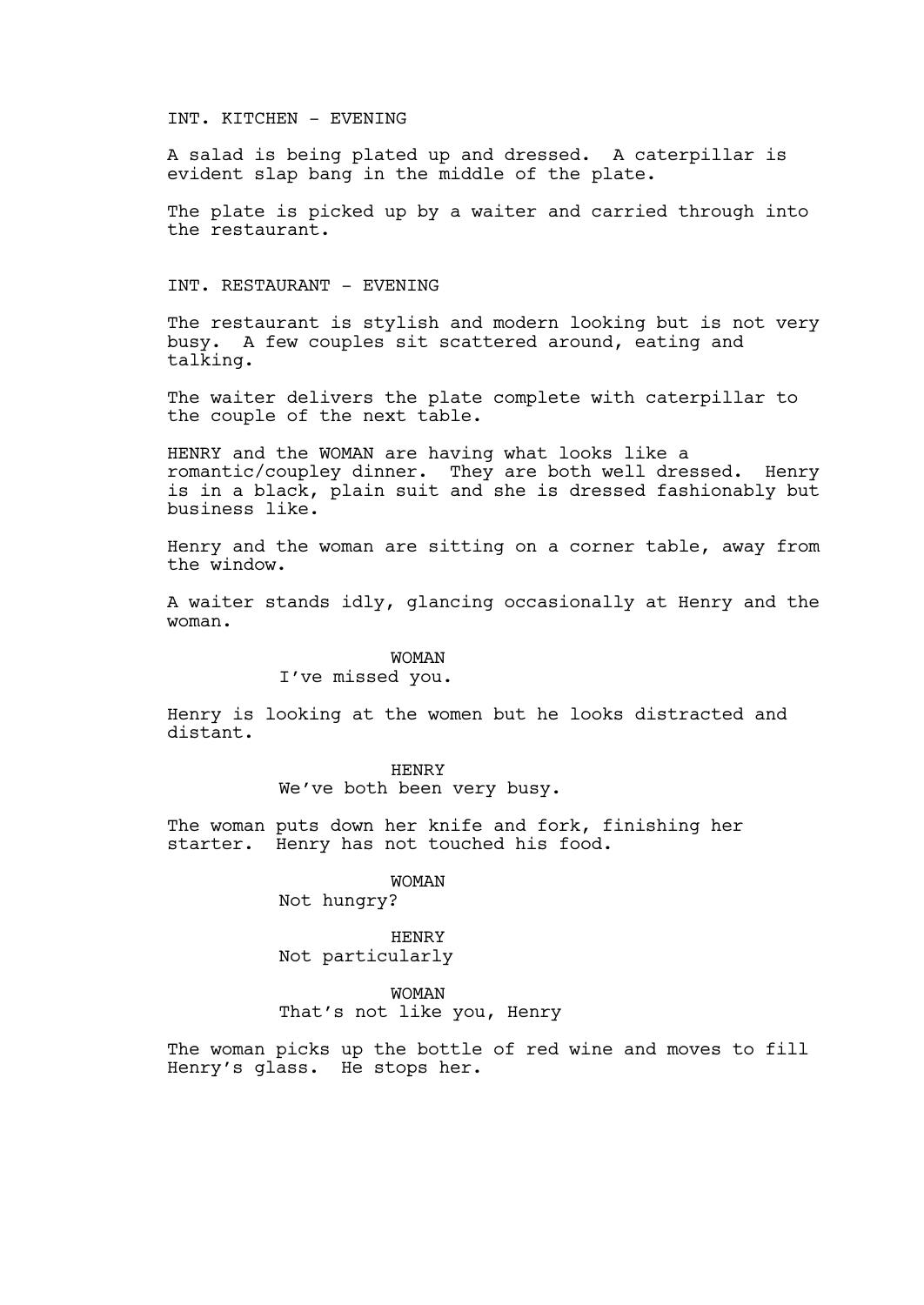I don't

## WOMAN Sorry, I forgot.

Henry looks at her for a moment. He has come to a decision.

HENRY I can't do this anymore.

Henry stands up, folds his napkin and places it on the table. He turns, looks around briefly and then takes a step towards the door.

> WOMAN It can't end like this. Not after 10 years.

INT. FEATURELESS BACKDROP - DAY (FLASHBACK)

A MAN's face, contorted with agony, a rope pulled tight around his neck from behind.

INT. FEATURELESS BACKDROP - NIGHT (FLASHBACK)

The back of a WOMAN as a knife is thrust into it

INT. BATH - DAY (FLASHBACK)

A bathtub filled with water, a wildly flailing person is plunged back under the water.

INT. RESTAURANT - CONTINUOUS

The woman is pouring red wine into her glass.

Henry grimaces with the weight of the memories, then continues to walk away. The waiter is watching him intently.

> WOMAN You know this isn't an organisation you just walk out of.

Henry stops walking.

HENRY I know how it works.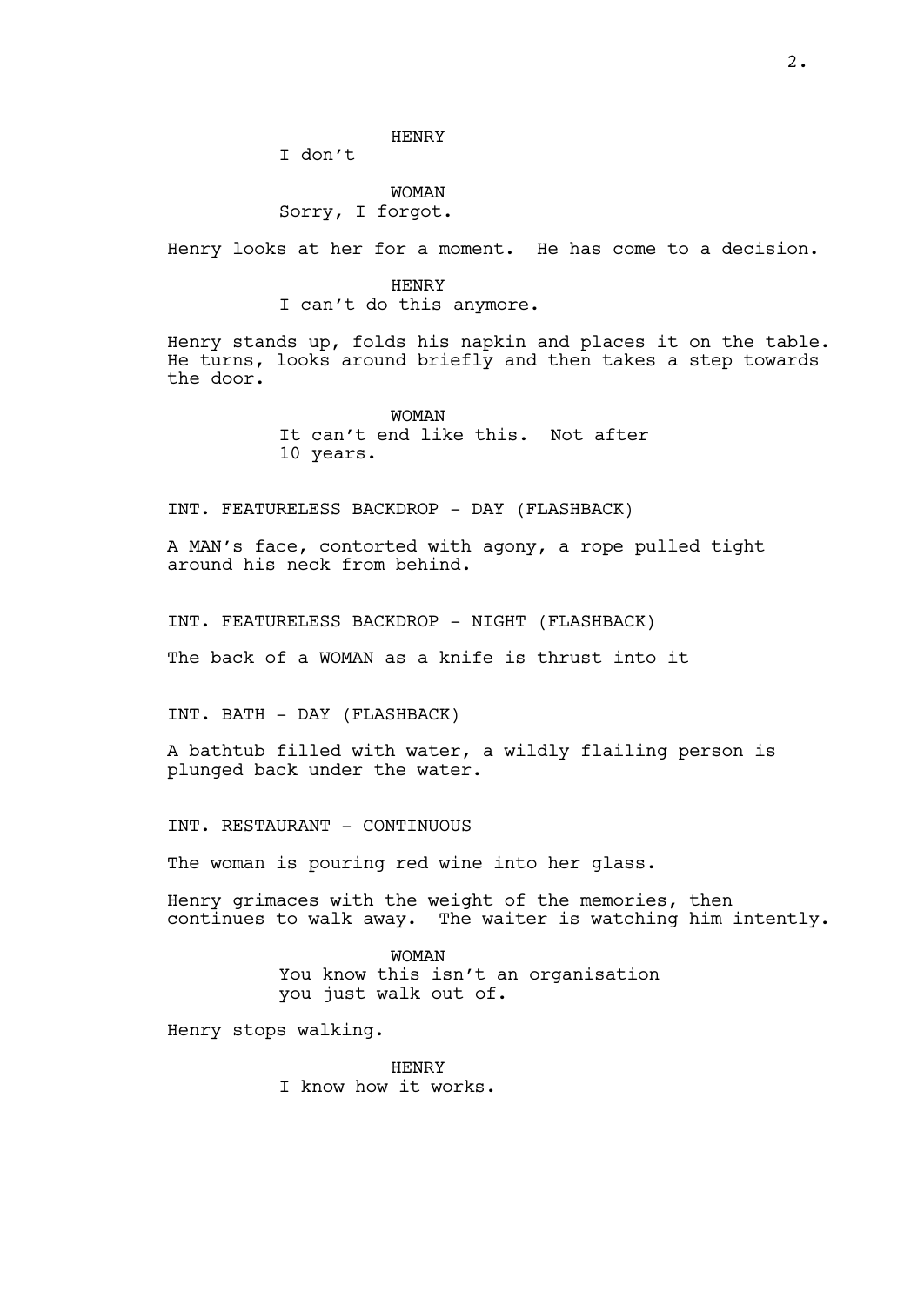WOMAN It doesn't have to be that way for you, Henry.

Henry turns around.

WOMAN (CONT'D) We have a special, last job for you. Do this and we'll forget about you. You can retire, safe.

Henry returns to his seat and sits down.

HENRY

I'm listening.

The woman passes a folder to him.

Henry opens the folder and is shocked at what he sees.

Inside the folder is a black and white photo of an older man. This is JIM, HENRY's mentor.

EXT. CAR - DAY (FLASHBACK)

A Henry of ten years ago, climbs into the car passenger seat. His hands are shaking, his face is ashen and pale. He has a gun in his hand and it is rattling in his grip.

Jim sits in the drivers seat. He looks at Henry briefly, takes the gun out of his hand and pats him on the arm.

He starts the car. Henry is staring ahead.

JIM Its okay, everyone's like this the first time. After two or three jobs, all their faces blur into one.

INT. RESTAURANT - CONTINUOUS

Henry looks up at the woman. As he looks at her, her face blurs and morphs through the faces of VICTIMS.

INT. STAIRWELL - NIGHT

At the top of the stairwell is a closed door. The door is lit by a small bulb above it. A lone moth circles round the bulb.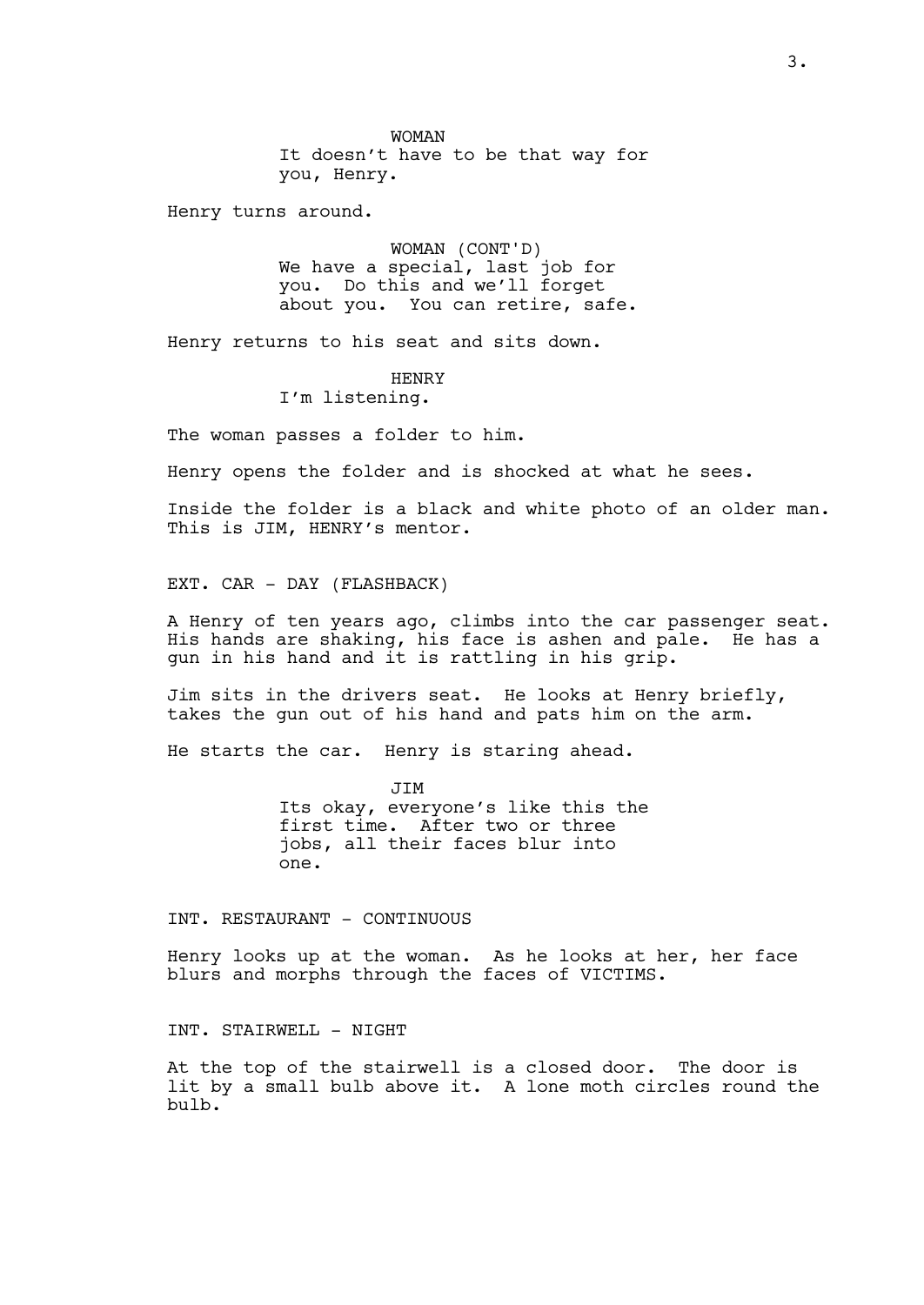The light is only strong enough to cast a pool of light that covers the top half of the stairwell and the door.

Henry emerges from the gloom of the staircase. He stops and pauses. He opens his jacket and checks the gun is present. He then checks his spare weapon and is about to continue up the stairs but something else is on his mind.

Henry looks up to the door and then back down the stairwell. He shakes his head and smiles, a realisation dawning.

He opens his jacket, removing the photo of Jim.

HENRY Its a trap, isn't it, old buddy? You always were one step ahead.

Henry looks back at the door. The bulb flickers out and then fizzles back to life. The moth is gone.

Henry opens his jacket and takes out the gun. He places it on the stair ahead of him. He does the same with his spare weapon.

> HENRY (CONT'D) You were wrong though. They don't blur into one.

He straightens his tie and takes a deep breath. His eyes set straight ahead, he marches up the rest of the stairs and bursts through the door.

INT. THE ROOM - NIGHT

The room is dark but for the light from the single bulb outside.

He stands in the circle of light.

Suddenly, the room is lit up as the lights are turned on. The room is filled with men in black suits, wearing sunglasses and each with a hand inside their jackets. They stare at him, still and emotionless.

Henry's eyes scan the room, picking Jim out from the crowd.

Jim smiles and nods his recognition.

All eyes are on Henry.

After a wait that seems like an eternity... BANG!